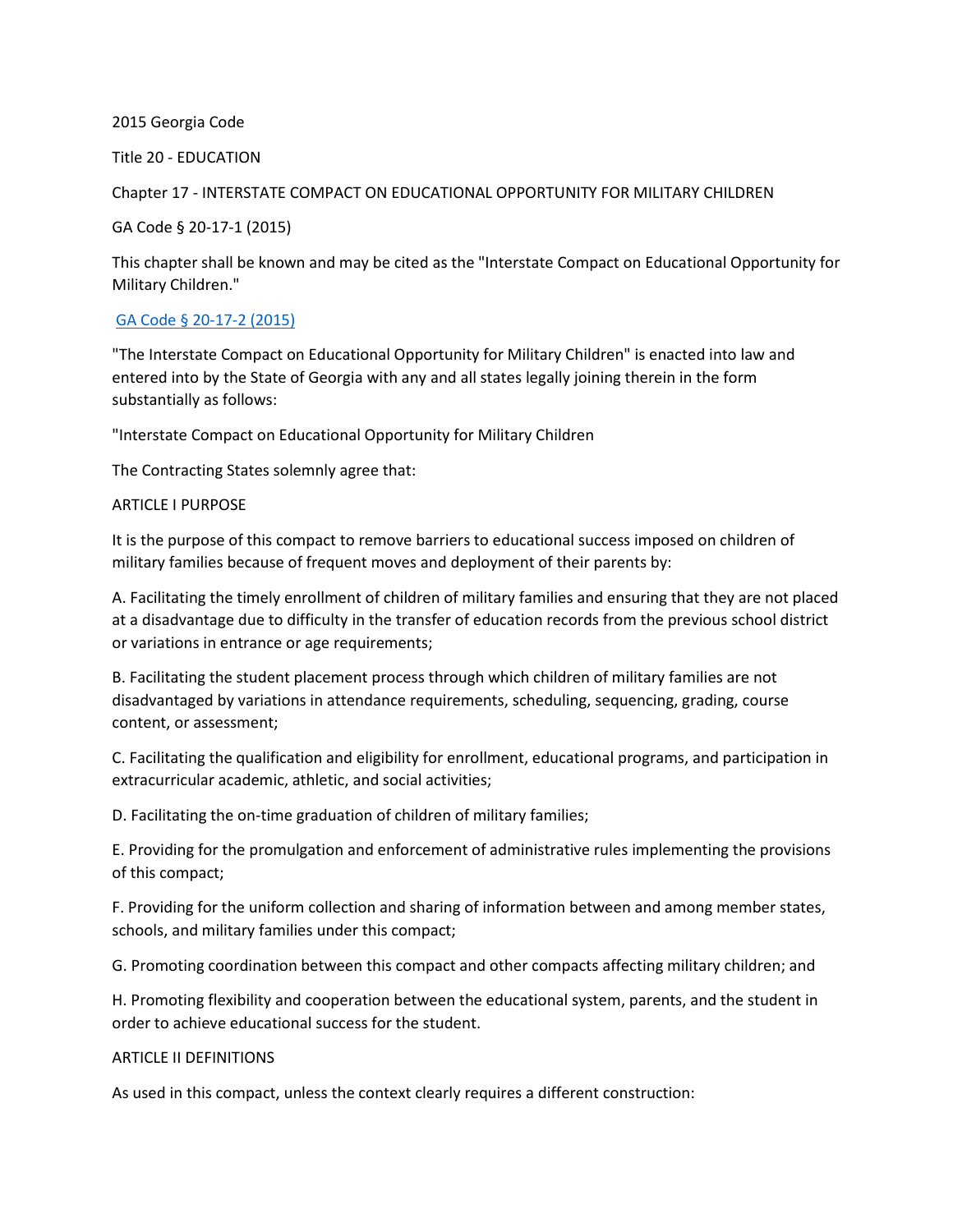A. "Active duty' means full-time duty status in the active uniformed service of the United States, including members of the National Guard and Reserve on active duty orders pursuant to 10 U.S.C. Sections 1209 and 1211.

B. "Children of military families' means school-aged children in the household of an active duty member enrolled in kindergarten through grade 12.

C. "Compact commissioner' means the voting representative of each compacting state appointed pursuant to Article VIII of this compact.

D. "Deployment' means the period one month prior to the service members' departure from their home station on military orders though six months after return to their home station.

E. "Educational records' means those official records, files, and data directly related to a student and maintained by the school or local education agency, including, but not limited to, records encompassing all the material kept in the student's cumulative folder, such as general identifying data; records of attendance and of academic work completed; records of achievement and results of evaluative tests; health data; disciplinary status; test protocols; and individualized education programs.

F. "Extracurricular activities' means a voluntary activity sponsored by the school or local education agency or an organization sanctioned by the local education agency. Extracurricular activities include, but are not limited to, preparation for and involvement in public performances, contests, athletic competitions, demonstrations, displays, and club activities.

G. "Interstate Commission on Educational Opportunity for Military Children' or 'Interstate Commission' means the commission that is created under Article IX of this compact.

H. "Local education agency' means a public authority legally constituted by the state as an administrative agency to provide control of and direction for kindergarten through grade 12 public educational institutions.

I. "Member state' means a state that has enacted this compact.

J. "Military installation' means a base, camp, post, station, yard, center, homeport facility for any ship, or other activity under the jurisdiction of the United States Department of Defense, including any leased facility, which is located within any of the several states, the District of Columbia, the Commonwealth of Puerto Rico, the United States Virgin Islands, Guam, American Samoa, the Northern Marianas Islands, and any other United States Territory. Such term does not include any facility used primarily for civil works, rivers and harbors projects, or flood control projects.

K. "Nonmember state' means a state that has not enacted this compact.

L. "Receiving state' means the state to which a child of a military family is sent, brought, or caused to be sent or brought.

M. "Rule' means a written statement by the Interstate Commission promulgated pursuant to Article XII of this compact that is of general applicability, implements, interprets, or prescribes a policy or provision of the compact, or an organizational, procedural, or practice requirement of the Interstate Commission, and includes the amendment, repeal, or suspension of an existing rule.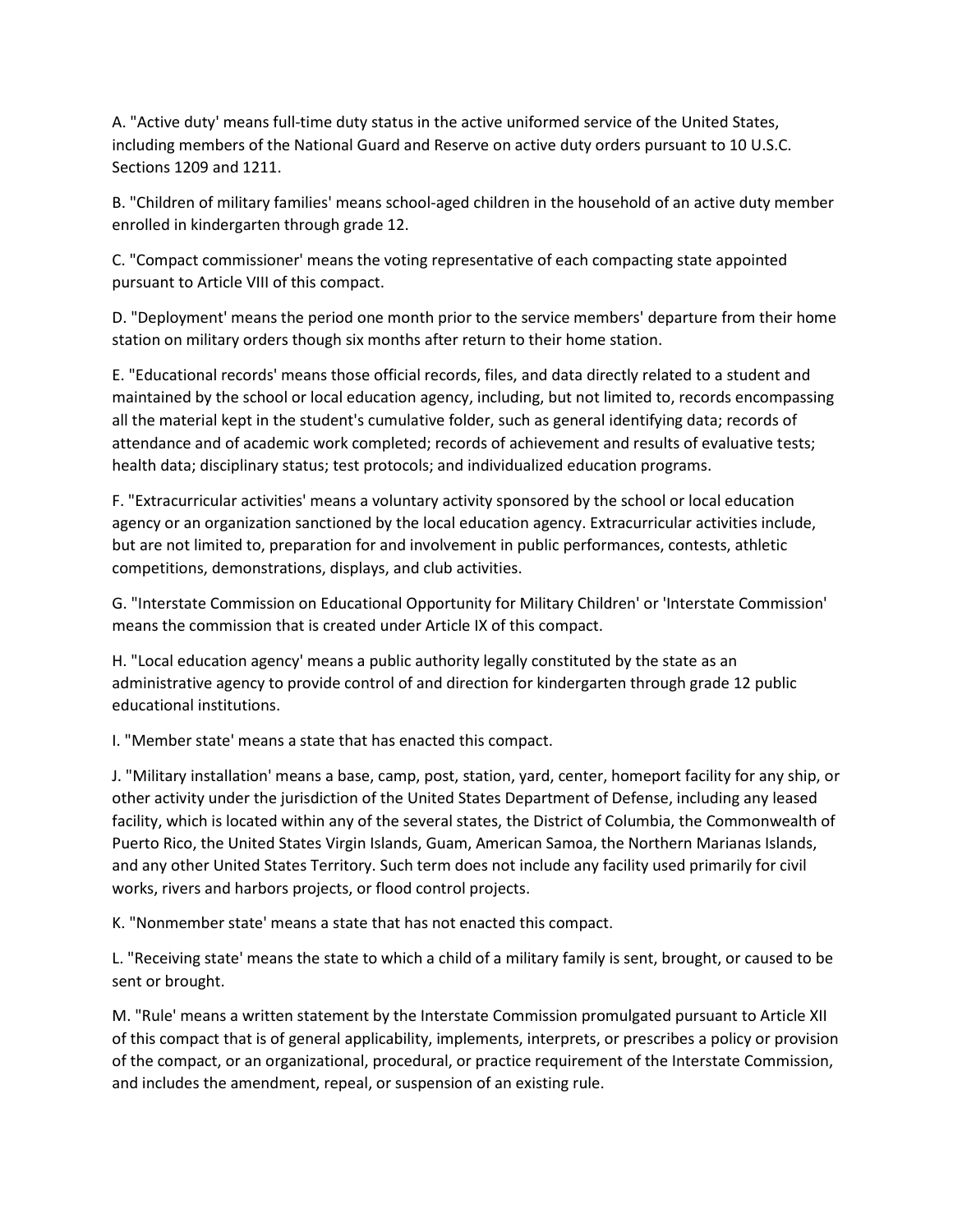N. "Sending state' means the state from which a child of a military family is sent, brought, or caused to be sent or brought.

O. "State' means a state of the United States, the District of Columbia, the Commonwealth of Puerto Rico, the United States Virgin Islands, Guam, American Samoa, the Northern Marianas Islands, and any other United States Territory.

P. "Student' means the child of a military family for whom the local education agency receives public funding and who is formally enrolled in kindergarten through grade 12.

Q. "Transition' means the formal and physical process of transferring from school to school or the period of time in which a student moves from one school in the sending state to another school in the receiving state.

R. "Uniformed service' means the Army, Navy, Air Force, Marine Corps, or Coast Guard as well as the Commissioned Corps of the National Oceanic and Atmospheric Administration and Public Health Services.

S. "Veteran' means a person who served in the uniformed services and who was discharged or released therefrom under conditions other than dishonorable.

#### ARTICLE III APPLICABILITY

A. Except as otherwise provided in Section B of this article, this compact shall apply to the children of:

(1) Active duty members of the uniformed services as defined in this compact, including members of the National Guard and Reserve on active duty orders pursuant to 10 U.S.C. Sections 1209 and 1211;

(2) Members or veterans of the uniformed services who are severely injured and medically discharged or retired for a period of one year after medical discharge or retirement; and

(3) Members of the uniformed services who die on active duty or as a result of injuries sustained on active duty for a period of one year after death.

B. The provisions of this interstate compact shall only apply to local education agencies as defined in this compact.

C. The provisions of this compact shall not apply to the children of:

(1) Inactive members of the national guard and military reserves;

(2) Members of the uniformed services now retired, except as provided in Section A of this article;

(3) Veterans of the uniformed services, except as provided in Section A of this article; and

(4) Other United States Department of Defense personnel and other federal agency civilian and contract employees not defined as active duty members of the uniformed services.

#### ARTICLE IV EDUCATIONAL RECORDS & ENROLLMENT

*A. Unofficial or 'hand-carried' education records --* In the event that official education records cannot be released to the parents for the purpose of transfer, the custodian of the records in the sending state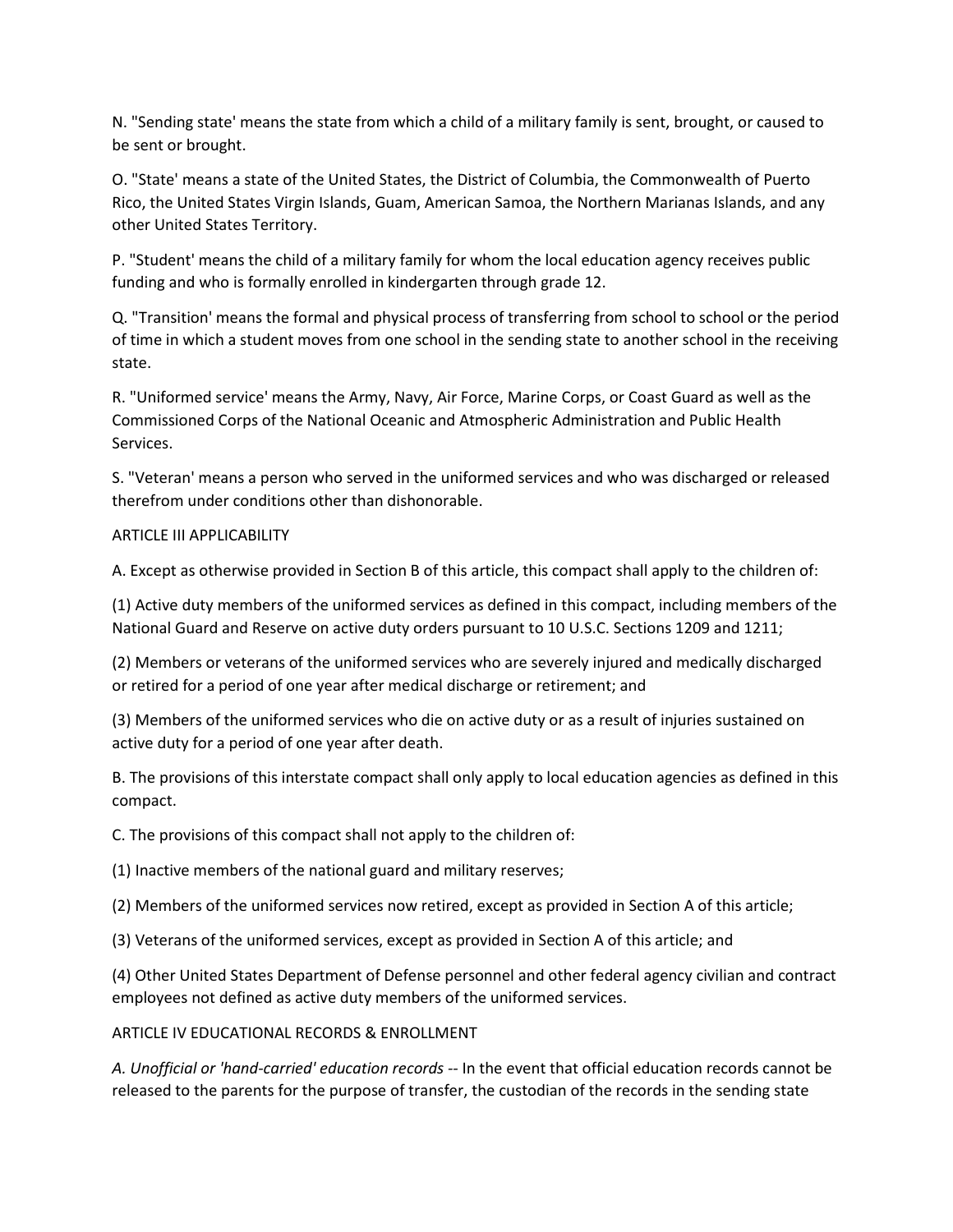shall prepare and furnish to the parent a complete set of unofficial educational records containing uniform information as determined by the Interstate Commission. Upon receipt of the unofficial education records by a school in the receiving state, the school shall enroll and appropriately place the student based on the information provided in the unofficial records pending validation by the official records, as quickly as possible.

*B. Official education records and transcripts --* Simultaneous with the enrollment and conditional placement of the student, the school in the receiving state shall request the student's official education record from the school in the sending state. Upon receipt of this request, the school in the sending state will process and furnish the official education records to the school in the receiving state within ten days or within such time as is reasonably determined under the rules promulgated by the Interstate Commission.

*C. Immunizations --* Compacting states shall give 30 days from the date of enrollment or within such time as is reasonably determined under the rules promulgated by the Interstate Commission for students to obtain any immunization required by the receiving state. For a series of immunizations, initial vaccinations must be obtained within 30 days or within such time as is reasonably determined under the rules promulgated by the Interstate Commission.

*D. Kindergarten and first grade entrance age --* Students shall be allowed to continue their enrollment at grade level in the receiving state commensurate with their grade level, including kindergarten, from a local education agency in the sending state at the time of transition, regardless of age. A student who has satisfactorily completed the prerequisite grade level in the local education agency in the sending state shall be eligible for enrollment in the next highest grade level in the receiving state, regardless of age. A student transferring after the start of the school year in the receiving state shall enter the school in the receiving state on their validated level from an accredited school in the sending state.

# ARTICLE V PLACEMENT & ATTENDANCE

*A. Course placement --* When the student transfers before or during the school year, the receiving state school shall initially honor placement of the student in educational courses based on the student's enrollment in the sending state school or educational assessments conducted at the school in the sending state if the courses are offered. Course placement includes, but is not limited to, honors, international baccalaureate, advanced placement, vocational, technical, and career pathways courses. Continuing the student's academic program from the previous school and promoting placement in academically and career challenging courses should be paramount when considering placement. This does not preclude the school in the receiving state from performing subsequent evaluations to ensure appropriate placement and continued enrollment of the student in the course.

*B. Educational program placement --* The receiving state school shall initially honor placement of the student in educational programs based on current educational assessments conducted at the school in the sending state or participation or placement in like programs in the sending state. Such programs include, but are not limited to, gifted and talented programs and English as a second language. This does not preclude the school in the receiving state from performing subsequent evaluations to ensure appropriate placement of the student.

*C. Special education services.*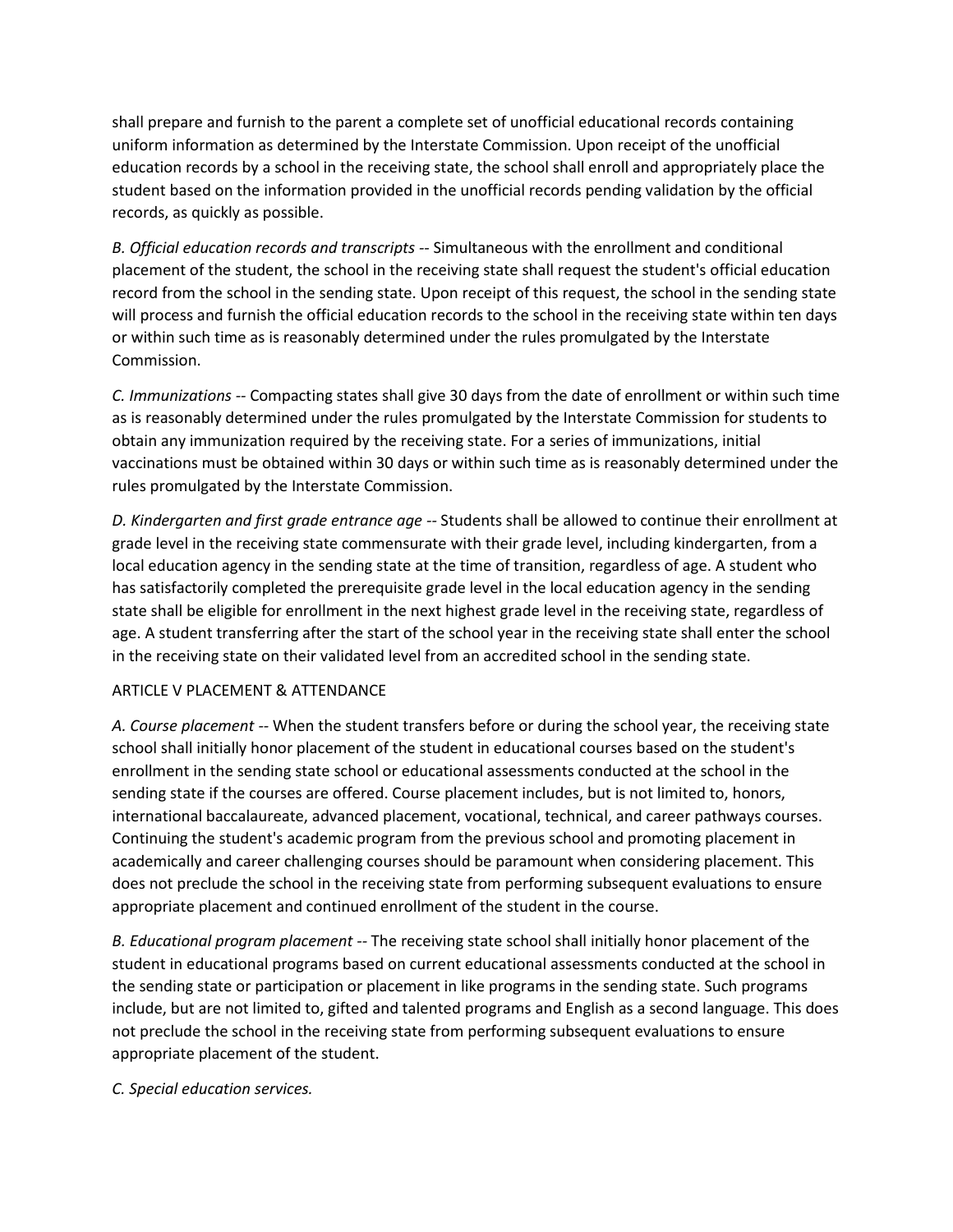(1) In compliance with the federal requirements of the Individuals with Disabilities Education Act, 20 U.S.C.A. Section 1400 et seq, the receiving state shall initially provide comparable services to a student with a disability based on his or her current Individualized Education Program.

(2) In compliance with the requirements of Section 504 of the Rehabilitation Act, 29 U.S.C.A. Section 794, and with Title II of the Americans with Disabilities Act, 42 U.S.C.A. Sections 12131-12165, the receiving state shall make reasonable accommodations and modifications to address the needs of incoming students with disabilities, subject to an existing 504 or Title II Plan, to provide the student with equal access to education. This does not preclude the school in the receiving state from performing subsequent evaluations to ensure appropriate placement of the student.

*D. Placement flexibility --* Local education agency administrative officials shall have flexibility in waiving course or program prerequisites or other preconditions for placement in courses or programs offered under the jurisdiction of the local education agency.

*E. Absence as related to deployment activities --* A student whose parent or legal guardian is an active duty member of the uniformed services, as defined by the compact, and has been called to duty for, is on leave from, or immediately returned from deployment to a combat zone or combat support posting shall be granted additional excused absences at the discretion of the local education agency superintendent to visit with his or her parent or legal guardian relative to such leave or deployment of the parent or guardian.

## ARTICLE VI ELIGIBILITY

# *A. Eligibility for enrollment.*

(1) Special power of attorney, relative to the guardianship of a child of a military family and executed under applicable law, shall be sufficient for the purposes of enrollment and all other actions requiring parental participation and consent.

(2) A local education agency shall be prohibited from charging local tuition to a transitioning military child placed in the care of a noncustodial parent or other person standing in loco parentis who lives in a jurisdiction other than that of the custodial parent.

(3) A transitioning military child placed in the care of a noncustodial parent or other person standing in loco parentis who lives in a jurisdiction other than that of the custodial parent may continue to attend the school in which he or she was enrolled while residing with the custodial parent.

*B. Eligibility for extracurricular participation --* State and local education agencies shall facilitate the opportunity for transitioning military children's inclusion in extracurricular activities, regardless of application deadlines, to the extent they are otherwise qualified.

# ARTICLE VII GRADUATION

In order to facilitate the on-time graduation of children of military families, states and local education agencies shall incorporate the following procedures:

*A. Waiver requirements --* Local education agency administrative officials shall waive specific courses required for graduation if similar course work has been satisfactorily completed in another local education agency or shall provide reasonable justification for denial. Should a waiver not be granted to a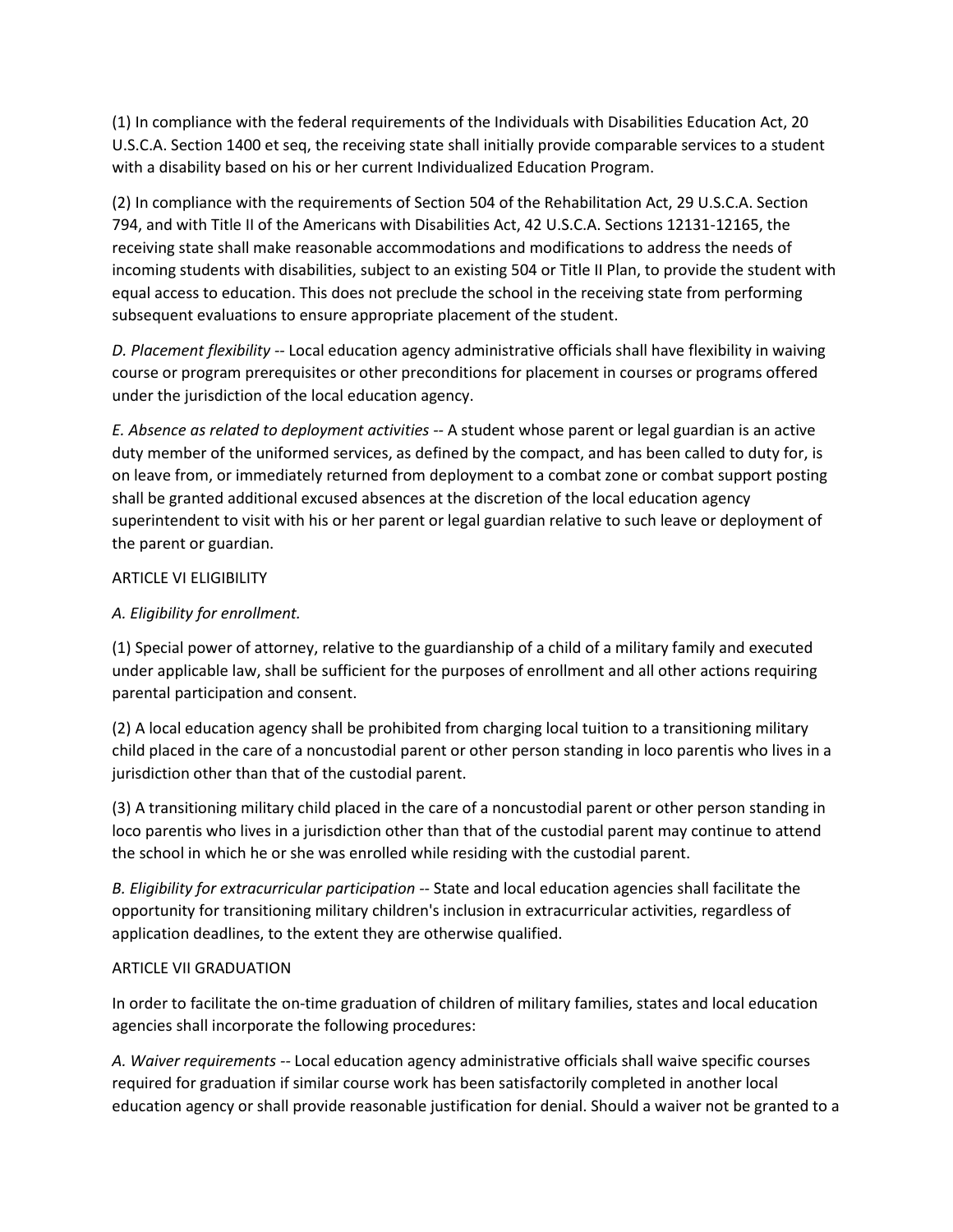student who would qualify to graduate from the sending school, the local education agency shall provide an alternative means of acquiring required coursework so that graduation may occur on time.

*B. Exit exams --* States shall accept exit or end-of-course exams required for graduation from the sending state, national norm-referenced achievement tests, or alternative testing in lieu of testing requirements for graduation in the receiving state. In the event the above alternatives cannot be accommodated by the receiving state for a student transferring in his or her senior year, then the provisions of Section C of this article shall apply.

*C. Transfers during Senior year --* Should a military student transferring at the beginning or during his or her senior year be ineligible to graduate from the receiving local education agency after all alternatives have been considered, the sending and receiving local education agencies shall ensure the receipt of a diploma from the sending local education agency if the student meets the graduation requirements of the sending local education agency. In the event that one of the states in question is not a member of this compact, the member state shall use best efforts to facilitate the on-time graduation of the student in accordance with Sections A and B of this article.

## ARTICLE VIII STATE COORDINATION

A. Each member state shall, through the creation of a state council or use of an existing body or board, provide for the coordination among its agencies of government, local education agencies, and military installations concerning the state's participation in, and compliance with, this compact and Interstate Commission activities. While each member state may determine the membership of its own state council, its membership must include at least the state superintendent of education, a superintendent of a school district with a high concentration of military children, a representative from a military installation, one representative from the executive branch of government, and other offices and stakeholder groups the state council deems appropriate. A member state that does not have a school district deemed to contain a high concentration of military children may appoint a superintendent from another school district to represent local education agencies on the state council.

B. The state council of each member state shall appoint or designate a military family education liaison to assist military families and the state in facilitating the implementation of this compact.

C. The compact commissioner responsible for the administration and management of the state's participation in the compact shall be appointed by the Governor or as otherwise determined by each member state.

D. The compact commissioner and the military family education liaison designated herein shall be exofficio members of the state council, unless either is already a full voting member of the state council.

# ARTICLE IX INTERSTATE COMMISSION ON EDUCATIONALOPPORTUNITY FOR MILITARY CHILDREN

The member states hereby create the 'Interstate Commission on Educational Opportunity for Military Children.' The activities of the Interstate Commission are the formation of public policy and are a discretionary state function. The Interstate Commission shall:

(1) Be a body corporate and joint agency of the member states and shall have all the responsibilities, powers, and duties set forth herein and such additional powers as may be conferred upon it by a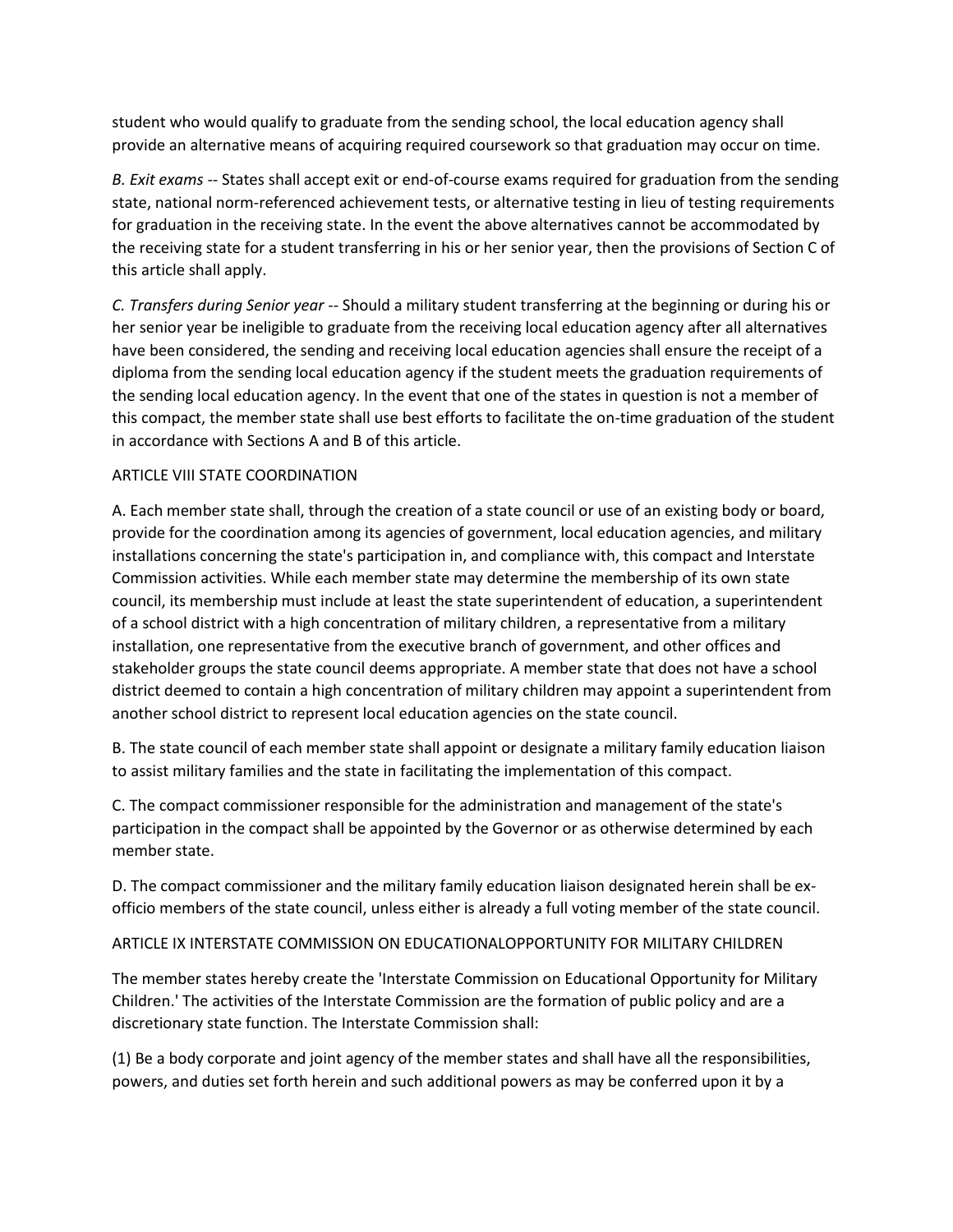subsequent concurrent action of the respective legislatures of the member states in accordance with the terms of this compact;

(2) Consist of one Interstate Commission voting representative from each member state who shall be that state's compact commissioner and:

A. Each member state represented at a meeting of the Interstate Commission is entitled to one vote;

B. A majority of the total member states shall constitute a quorum for the transaction of business, unless a larger quorum is required by the bylaws of the Interstate Commission;

C. A representative shall not delegate a vote to another member state. In the event the compact commissioner is unable to attend a meeting of the Interstate Commission, the Governor or state council may delegate voting authority to another person from their state for a specified meeting; and

D. The bylaws may provide for meetings of the Interstate Commission to be conducted by telecommunication or electronic communication;

(3) Consist of ex-officio, nonvoting representatives who are members of interested organizations. Such ex-officio members, as defined in the bylaws, may include, but not be limited to, members of the representative organizations of military family advocates, local education agency officials, parent and teacher groups, the United States Department of Defense, the Education Commission of the States, the Interstate Agreement on the Qualification of Educational Personnel, and other interstate compacts affecting the education of children of military members;

(4) Meet at least once each calendar year. The chairperson may call additional meetings and, upon the request of a simple majority of the member states, shall call additional meetings;

(5) Establish an executive committee, whose members shall include the officers of the Interstate Commission and such other members of the Interstate Commission as determined by the bylaws. Members of the executive committee shall serve a one-year term. Members of the executive committee shall be entitled to one vote each. The executive committee shall have the power to act on behalf of the Interstate Commission, with the exception of rulemaking, during periods when the Interstate Commission is not in session. The executive committee shall oversee the day-to-day activities of the administration of the compact, including enforcement and compliance with the provisions of the compact and its bylaws and rules, and other such duties as deemed necessary. The United States Department of Defense, shall serve as an ex-officio, nonvoting member of the executive committee;

(6) Establish bylaws and rules that provide for conditions and procedures under which the Interstate Commission shall make its information and official records available to the public for inspection or copying. The Interstate Commission may exempt from disclosure information or official records to the extent they would adversely affect personal privacy rights or proprietary interests;

(7) Give public notice of all meetings, and all meetings shall be open to the public, except as set forth in the rules or as otherwise provided in the compact. The Interstate Commission and its committees may close a meeting, or portion thereof, where it determines by two-thirds vote that an open meeting would be likely to:

A. Relate solely to the Interstate Commission's internal personnel practices and procedures;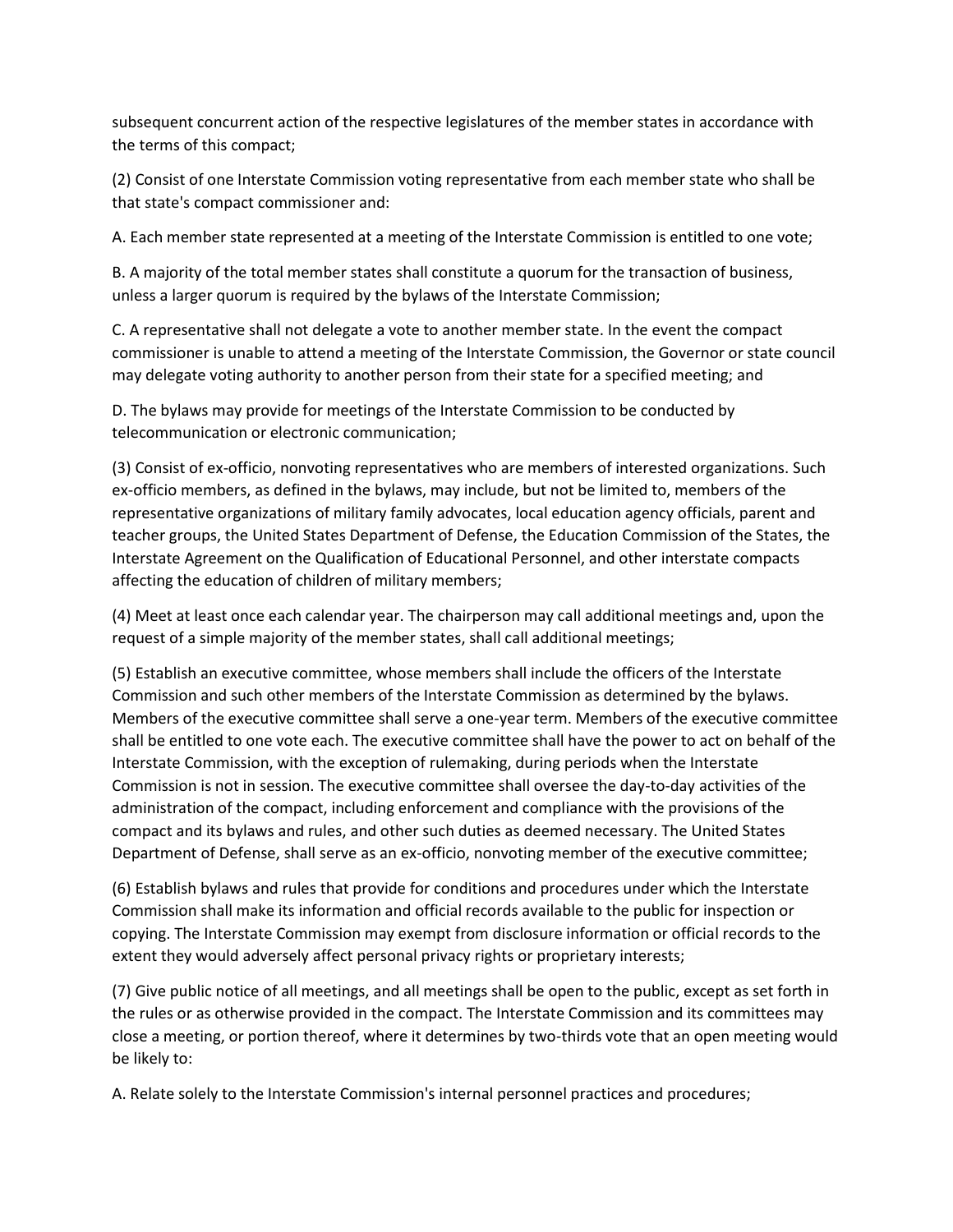B. Disclose matters specifically exempted from disclosure by federal and state statute;

C. Disclose trade secrets or commercial or financial information which is privileged or confidential;

D. Involve accusing a person of a crime, or formally censuring a person;

E. Disclose information of a personal nature where disclosure would constitute a clearly unwarranted invasion of personal privacy;

F. Disclose investigative records compiled for law enforcement purposes; or

G. Specifically relate to the Interstate Commission's participation in a civil action or other legal proceeding;

(8) For a meeting, or portion of a meeting, closed pursuant to this provision, the Interstate Commission's legal counsel or designee shall certify that the meeting may be closed and shall reference each relevant exemptible provision. The Interstate Commission shall keep minutes which shall fully and clearly describe all matters discussed in a meeting and shall provide a full and accurate summary of actions taken, and the reasons therefor, including a description of the views expressed and the record of a rollcall vote. All documents considered in connection with an action shall be identified in such minutes. All minutes and documents of a closed meeting shall remain under seal, subject to release by a majority vote of the Interstate Commission;

(9) Collect standardized data concerning the educational transition of the children of military families under this compact as directed through its rules which shall specify the data to be collected, the means of collection, and data exchange and reporting requirements. Such methods of data collection, exchange, and reporting shall, in so far as is reasonably possible, conform to current technology and coordinate its information functions with the appropriate custodian of records as identified in the bylaws and rules; and

(10) Create a process that permits military officials, education officials, and parents to inform the Interstate Commission if and when there are alleged violations of the compact or its rules or when issues subject to the jurisdiction of the compact or its rules are not addressed by the state or local education agency. This section shall not be construed to create a private right of action against the Interstate Commission or any member state.

### ARTICLE X POWERS AND DUTIES OF THE INTERSTATE COMMISSION

The Interstate Commission shall have the following powers:

(1) To provide for dispute resolution among member states;

(2) To promulgate rules and take all necessary actions to effect the goals, purposes, and obligations as enumerated in this compact. The rules shall be binding in the compact states to the extent and in the manner provided in this compact;

(3) To issue, upon request of a member state, advisory opinions concerning the meaning or interpretation of the interstate compact, its bylaws, rules, and actions;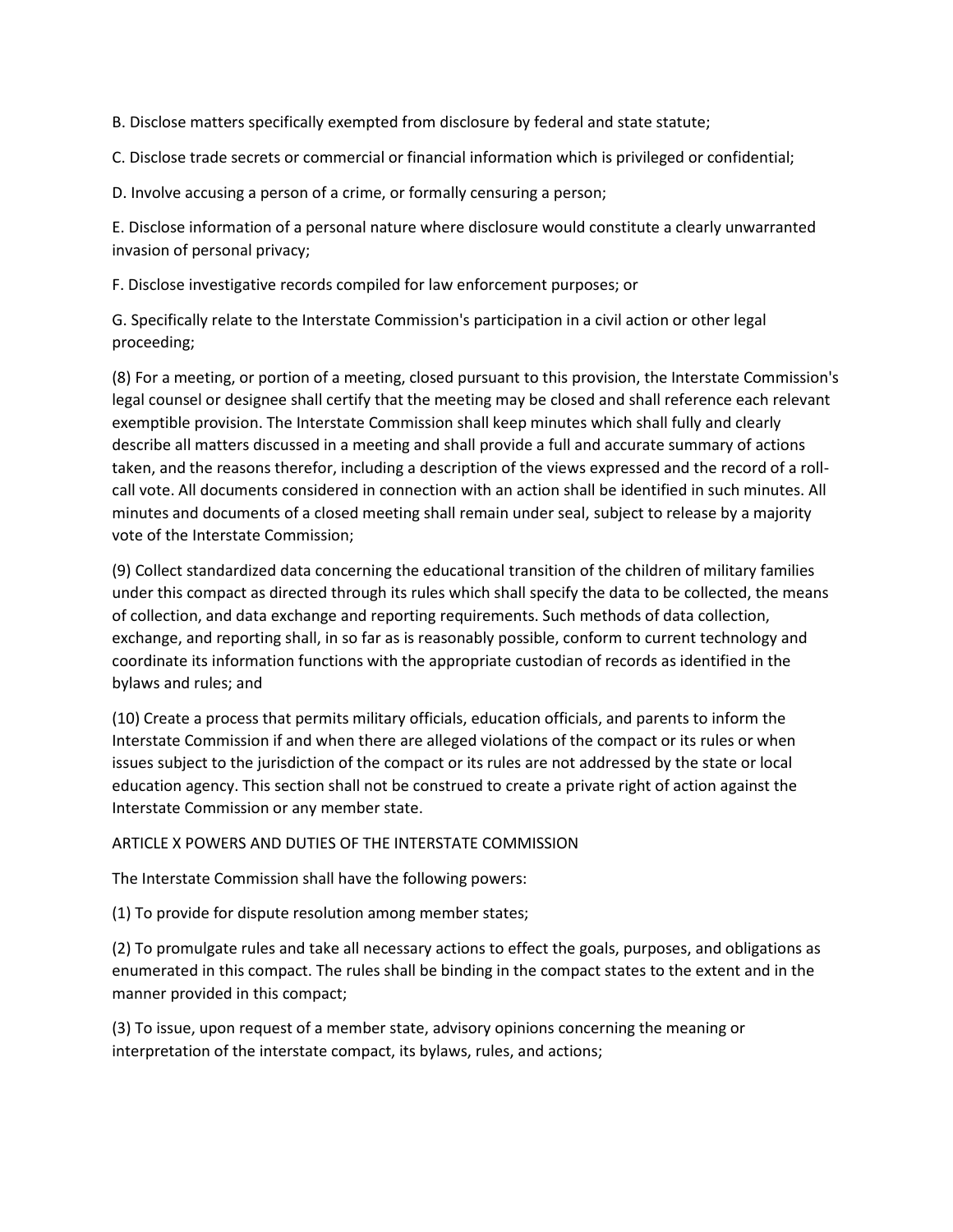(4) To enforce compliance with the compact provisions, the rules promulgated by the Interstate Commission, and the bylaws, using all necessary and proper means, including, but not limited to, the use of judicial process;

(5) To establish and maintain offices which shall be located within one or more of the member states;

(6) To purchase and maintain insurance and bonds;

(7) To borrow, accept, hire, or contract for services of personnel;

(8) To establish and appoint committees, including, but not limited to, an executive committee as required by Article IX, Section (5) of this compact which shall have the power to act on behalf of the Interstate Commission in carrying out its powers and duties hereunder;

(9) To elect or appoint such officers, attorneys, employees, agents, or consultants, and to fix their compensation, define their duties, and determine their qualifications; and to establish the Interstate Commission's personnel policies and programs relating to conflicts of interest, rates of compensation, and qualifications of personnel;

(10) To accept any and all donations and grants of money, equipment, supplies, materials, and services, and to receive, utilize, and dispose of it;

(11) To lease, purchase, accept contributions or donations of, or otherwise to own, hold, improve, or use any property, real, personal, or mixed;

(12) To sell, convey, mortgage, pledge, lease, exchange, abandon, or otherwise dispose of any property, real, personal, or mixed;

(13) To establish a budget and make expenditures;

(14) To adopt a seal and bylaws governing the management and operation of the Interstate Commission;

(15) To report annually to the legislatures, governors, judiciary, and state councils of the member states concerning the activities of the Interstate Commission during the preceding year. Such reports shall also include any recommendations that may have been adopted by the Interstate Commission;

(16) To coordinate education, training, and public awareness regarding the compact, its implementation, and operation for officials and parents involved in such activity;

(17) To establish uniform standards for the reporting, collecting, and exchanging of data;

(18) To maintain corporate books and records in accordance with the bylaws;

(19) To perform such functions as may be necessary or appropriate to achieve the purposes of this compact; and

(20) To provide for the uniform collection and sharing of information between and among member states, schools, and military families under this compact.

ARTICLE XI ORGANIZATION AND OPERATION OF THE INTERSTATE COMMISSION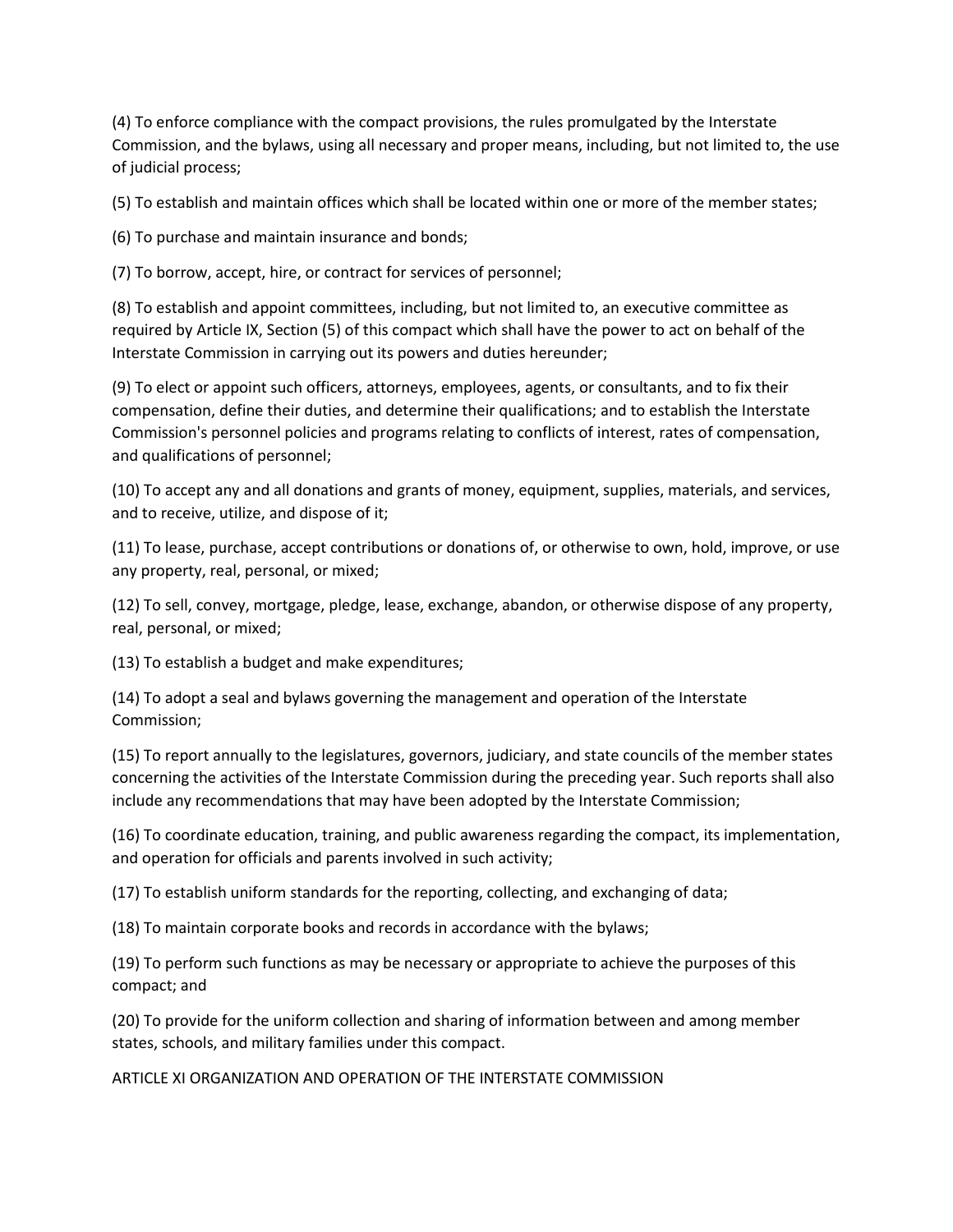A. The Interstate Commission shall, by a majority of the members present and voting, within 12 months after the first Interstate Commission meeting, adopt bylaws to govern its conduct as may be necessary or appropriate to carry out the purposes of the compact, including, but not limited to:

(1) Establishing the fiscal year of the Interstate Commission;

(2) Establishing an executive committee, and such other committees as may be necessary;

(3) Providing for the establishment of committees and for governing any general or specific delegation of authority or function of the Interstate Commission;

(4) Providing reasonable procedures for calling and conducting meetings of the Interstate Commission, and ensuring reasonable notice of each such meeting;

(5) Establishing the titles and responsibilities of the officers and staff of the Interstate Commission;

(6) Providing a mechanism for concluding the operations of the Interstate Commission and the return of surplus funds that may exist upon the termination of the compact after the payment and reserving of all of its debts and obligations; and

(7) Providing 'start up' rules for initial administration of the compact.

B. The Interstate Commission shall, by a majority of the members, elect annually from among its members a chairperson, a vice chairperson, and a treasurer, each of whom shall have such authority and duties as may be specified in the bylaws. The chairperson or, in the chairperson's absence or disability, the vice chairperson shall preside at all meetings of the Interstate Commission. The officers so elected shall serve without compensation or remuneration from the Interstate Commission; provided, however, that subject to the availability of budgeted funds, the officers shall be reimbursed for ordinary and necessary costs and expenses incurred by them in the performance of their responsibilities as officers of the Interstate Commission.

C. Executive Committee, Officers, and Personnel.

(1) The executive committee shall have such authority and duties as may be set forth in the bylaws, including, but not limited to:

(i) Managing the affairs of the Interstate Commission in a manner consistent with the bylaws and purposes of the Interstate Commission;

(ii) Overseeing an organizational structure within, and appropriate procedures for, the Interstate Commission to provide for the creation of rules, operating procedures, and administrative and technical support functions; and

(iii) Planning, implementing, and coordinating communications and activities with other state, federal, and local government organizations in order to advance the goals of the Interstate Commission.

(2) The executive committee may, subject to the approval of the Interstate Commission, appoint or retain an executive director for such period, upon such terms and conditions and for such compensation, as the Interstate Commission may deem appropriate. The executive director shall serve as secretary to the Interstate Commission, but shall not be a member of the Interstate Commission. The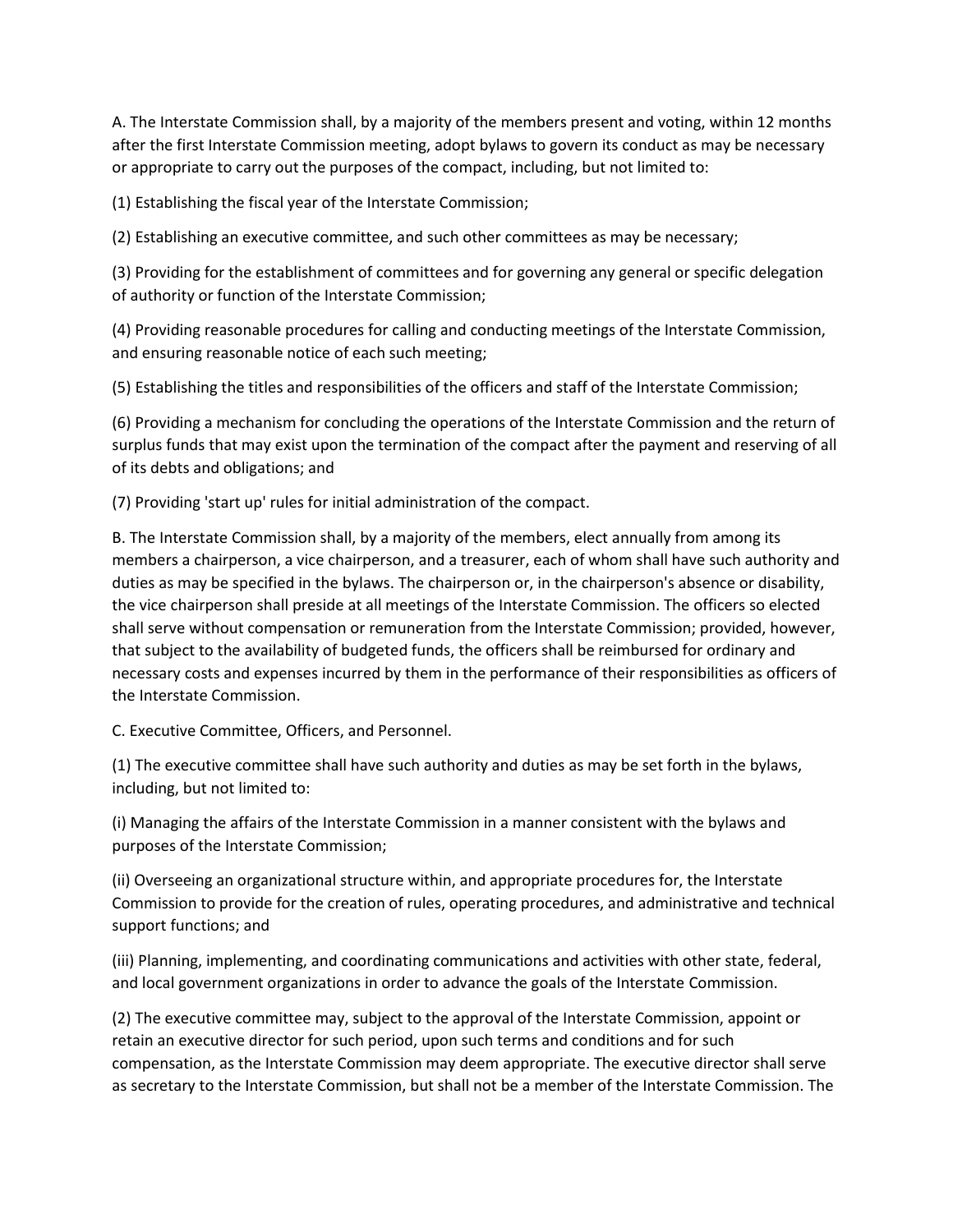executive director shall hire and supervise such other persons as may be authorized by the Interstate Commission.

D. The Interstate Commission's executive director and its employees shall be immune from suit and liability, either personally or in their official capacity, for a claim for damage to or loss of property or personal injury or other civil liability caused or arising out of or relating to an actual or alleged act, error, or omission that occurred, or that such person had a reasonable basis for believing occurred, within the scope of Interstate Commission employment, duties, or responsibilities; provided, however, that such person shall not be protected from suit or liability for damage, loss, injury, or liability caused by the intentional or willful and wanton misconduct of such person.

(1) The liability of the Interstate Commission's executive director and employees or Interstate Commission representatives, acting within the scope of such person's employment or duties for acts, errors, or omissions occurring within such person's state, may not exceed the limits of liability set forth under the Constitution and laws of that state for state officials, employees, and agents. The Interstate Commission is considered to be an instrumentality of the states for the purposes of any such action. Nothing in this subsection shall be construed to protect such person from suit or liability for damage, loss, injury, or liability caused by the intentional or willful and wanton misconduct of such person.

(2) The Interstate Commission shall defend the executive director and its employees and, subject to the approval of the Attorney General or other appropriate legal counsel of the member state represented by an Interstate Commission representative, shall defend such Interstate Commission representative in any civil action seeking to impose liability arising out of an actual or alleged act, error, or omission that occurred within the scope of Interstate Commission employment, duties, or responsibilities, or that the defendant had a reasonable basis for believing occurred within the scope of Interstate Commission employment, duties, or responsibilities, provided that the actual or alleged act, error, or omission did not result from intentional or willful and wanton misconduct on the part of such person.

(3) To the extent not covered by the state involved, member state, or the Interstate Commission, the representatives or employees of the Interstate Commission shall be held harmless in the amount of a settlement or judgment, including attorney's fees and costs, obtained against such persons arising out of an actual or alleged act, error, or omission that occurred within the scope of Interstate Commission employment, duties, or responsibilities, or that such persons had a reasonable basis for believing occurred within the scope of Interstate Commission employment, duties, or responsibilities, provided that the actual or alleged act, error, or omission did not result from intentional or willful and wanton misconduct on the part of such persons.

### ARTICLE XII RULEMAKING FUNCTIONS OF THE INTERSTATE COMMISSION

*A. Rulemaking Authority --* The Interstate Commission shall promulgate reasonable rules in order to effectively and efficiently achieve the purposes of this compact; provided however, that in the event the Interstate Commission exercises its rulemaking authority in a manner that is beyond the scope of the purposes of this compact, or the powers granted hereunder, then such an action by the Interstate Commission shall be invalid and have no force or effect.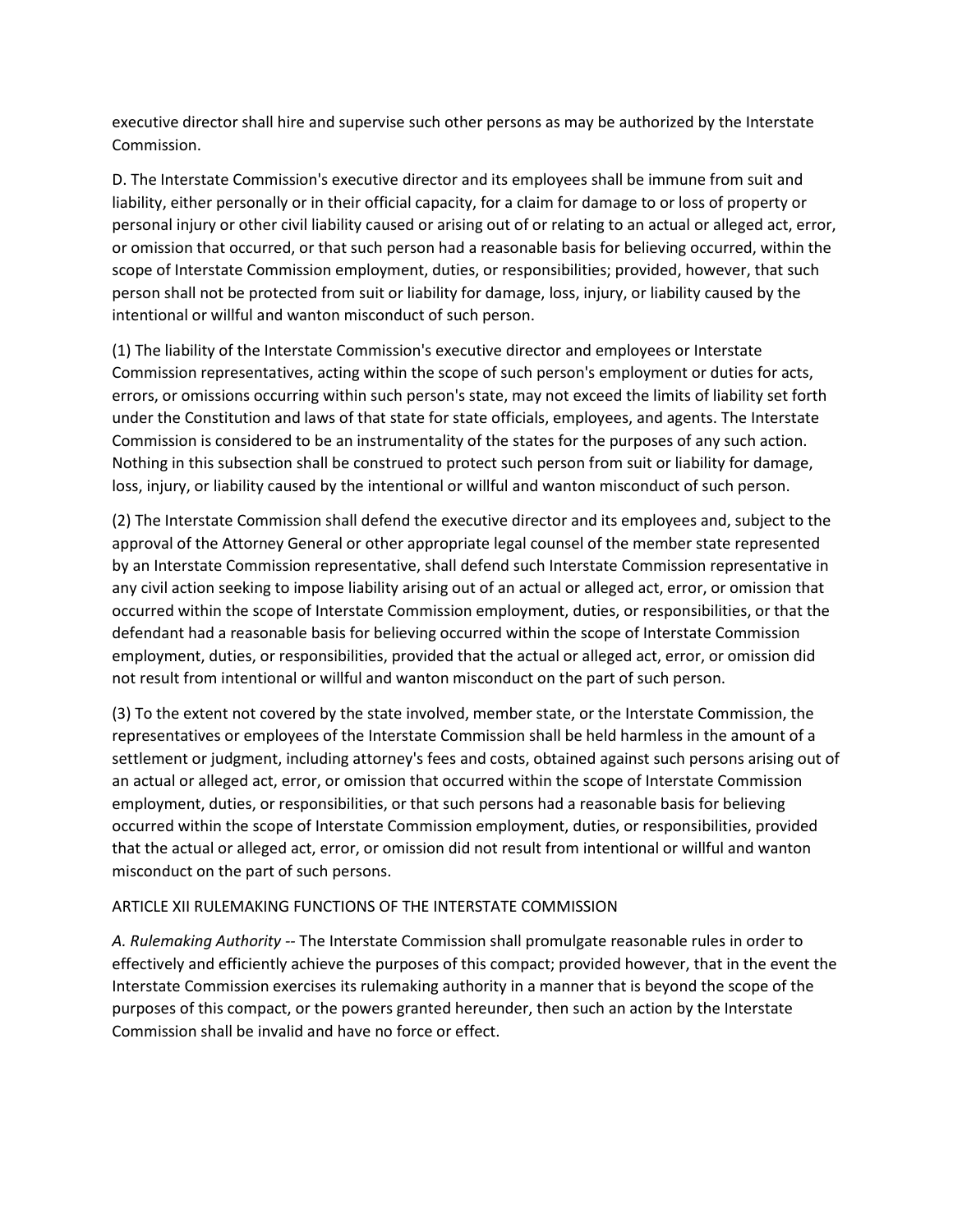*B. Rulemaking Procedure --* Rules shall be made pursuant to a rulemaking process that substantially conforms to the 'Model State Administrative Procedure Act,' of 1981 Act, Uniform Laws Annotated, Vol. 15, p. 1 (2000) as amended, as may be appropriate to the operations of the Interstate Commission.

C. Not later than 30 days after a rule is promulgated, any person may file a petition for judicial review of the rule, provided that the filing of such a petition shall not stay or otherwise prevent the rule from becoming effective unless the court finds that the petitioner has a substantial likelihood of success. The court shall give deference to the actions of the Interstate Commission consistent with applicable law and shall not find the rule to be unlawful if the rule represents a reasonable exercise of the Interstate Commission's authority.

D. If a majority of the legislatures of the compacting states rejects a rule by enactment of a statute or resolution in the same manner used to adopt the compact, then such rule shall have no further force and effect in any compacting state.

## ARTICLE XIII OVERSIGHT, ENFORCEMENT, AND DISPUTE RESOLUTION

*A. Oversight.*

(1) The executive, legislative, and judicial branches of state government in each member state shall enforce this compact and shall take all actions necessary and appropriate to effectuate the compact's purposes and intent. The provisions of this compact shall have standing as statutory law.

(2) All courts shall take judicial notice of the compact and the rules in any judicial or administrative proceeding in a member state pertaining to the subject matter of this compact which may affect the powers, responsibilities, or actions of the Interstate Commission.

(3) The Interstate Commission shall be entitled to receive all service of process in any such proceeding and shall have standing to intervene in the proceeding for all purposes. Failure to provide service of process to the Interstate Commission shall render a judgment or order void as to the Interstate Commission, this compact, or promulgated rules.

*B. Default, Technical Assistance, Suspension, and Termination --* If the Interstate Commission determines that a member state has defaulted in the performance of its obligations or responsibilities under this compact, or the bylaws or promulgated rules, the Interstate Commission shall:

(1) Provide written notice to the defaulting state and other member states of the nature of the default, the means of curing the default, and any action taken by the Interstate Commission. The Interstate Commission shall specify the conditions by which the defaulting state must cure its default;

(2) Provide remedial training and specific technical assistance regarding the default;

(3) If the defaulting state fails to cure the default, the defaulting state shall be terminated from the compact upon an affirmative vote of a majority of the member states, and all rights, privileges, and benefits conferred by this compact shall be terminated from the effective date of termination. A cure of the default does not relieve the offending state of obligations or liabilities incurred during the period of the default;

(4) Suspension or termination of membership in the compact shall be imposed only after all other means of securing compliance have been exhausted. Notice of intent to suspend or terminate shall be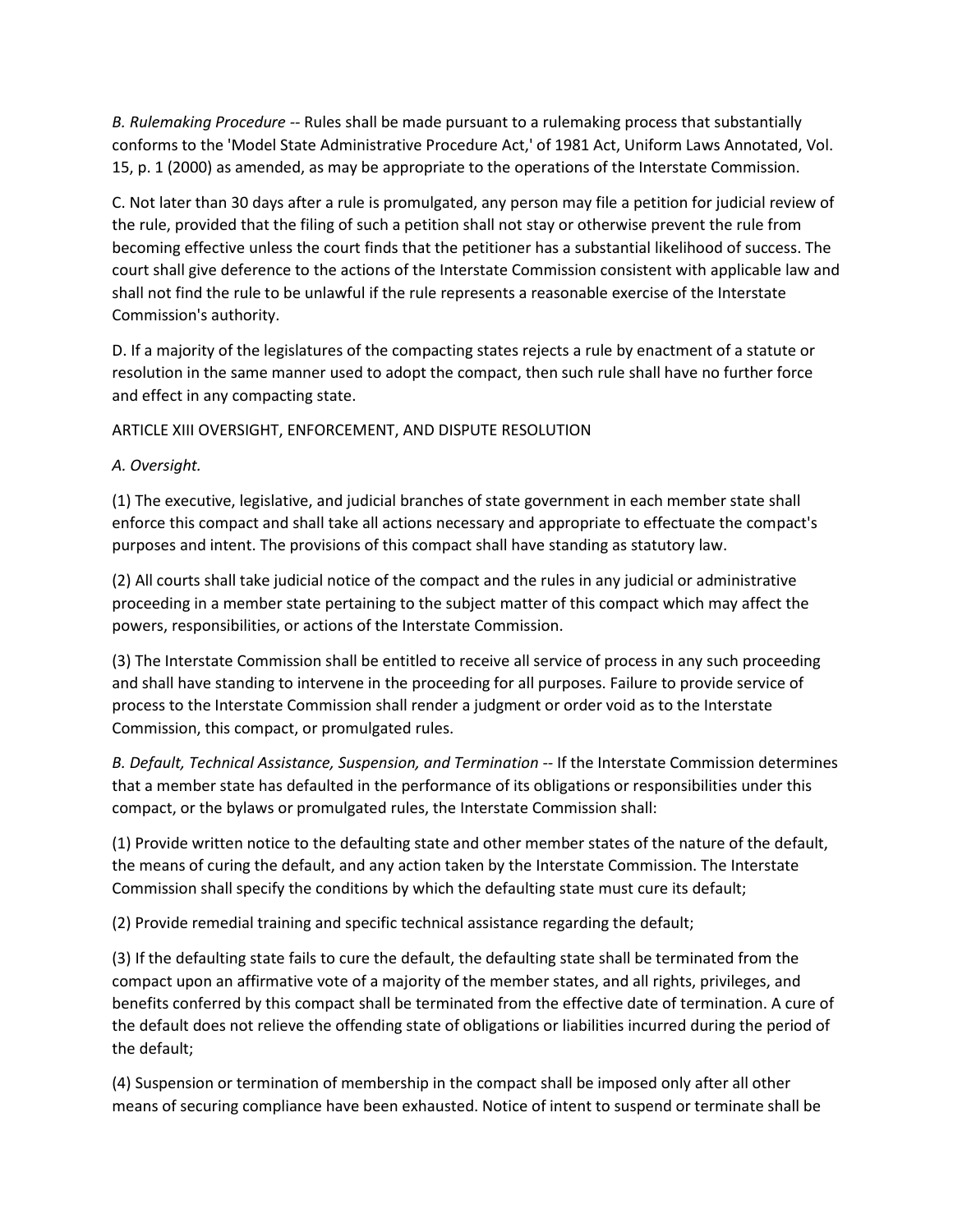given by the Interstate Commission to the Governor, the majority and minority leaders of the defaulting state's legislature, and each of the member states;

(5) The state which has been suspended or terminated is responsible for all assessments, obligations, and liabilities incurred through the effective date of suspension or termination, including obligations, the performance of which extends beyond the effective date of suspension or termination;

(6) The Interstate Commission shall not bear any costs relating to any state that has been found to be in default or which has been suspended or terminated from the compact unless otherwise mutually agreed upon in writing between the Interstate Commission and the defaulting state; and

(7) The defaulting state may appeal the action of the Interstate Commission by petitioning the United States District Court for the District of Columbia or the federal district where the Interstate Commission has its principal offices. The prevailing party shall be awarded all costs of such litigation including reasonable attorney's fees.

## *C. Dispute Resolution.*

(1) The Interstate Commission shall attempt, upon the request of a member state, to resolve disputes which are subject to the compact and which may arise among member states and between member and nonmember states.

(2) The Interstate Commission shall promulgate a rule providing for both mediation and binding dispute resolution for disputes as appropriate.

## *D. Enforcement.*

(1) The Interstate Commission, in the reasonable exercise of its discretion, shall enforce the provisions and rules of this compact.

(2) The Interstate Commission may, by majority vote of the members, initiate legal action in the United State District Court for the District of Columbia or, at the discretion of the Interstate Commission, in the federal district where the Interstate Commission has its principal offices, to enforce compliance with the provisions of the compact, its promulgated rules, and bylaws against a member state in default. The relief sought may include both injunctive relief and damages. In the event judicial enforcement is necessary, the prevailing party shall be awarded all costs of such litigation, including reasonable attorney's fees.

(3) The remedies herein shall not be the exclusive remedies of the Interstate Commission. The Interstate Commission may avail itself of any other remedies available under state law or the regulation of a profession.

# ARTICLE XIV FINANCING OF THE INTERSTATE COMMISSION

A. The Interstate Commission shall pay or provide for the payment of the reasonable expenses of its establishment, organization, and ongoing activities.

B. The Interstate Commission may levy on and collect an annual assessment from each member state to cover the cost of the operations and activities of the Interstate Commission and its staff which must be in a total amount sufficient to cover the Interstate Commission's annual budget as approved each year.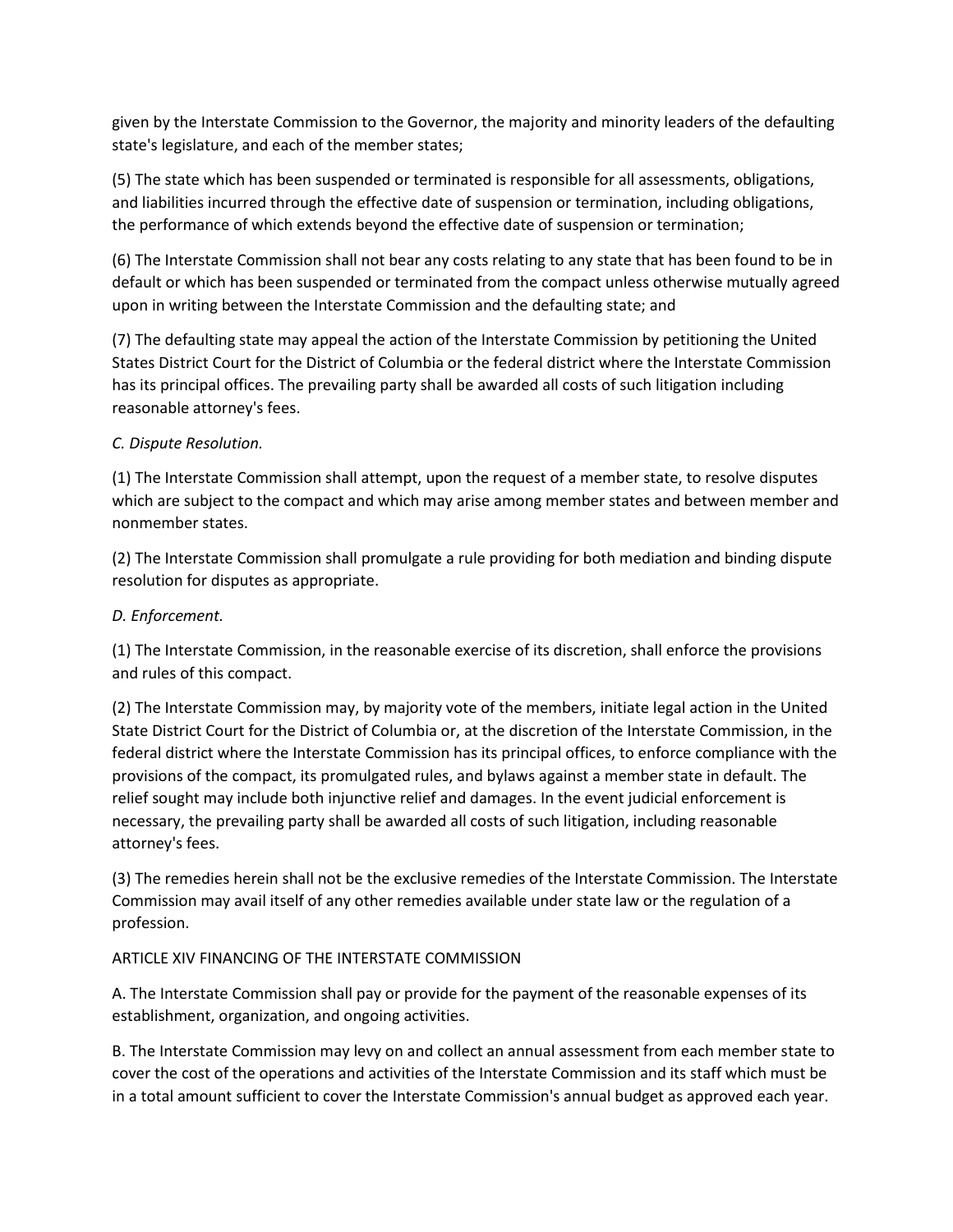The aggregate annual assessment amount shall be allocated based upon a formula to be determined by the Interstate Commission, which shall promulgate a rule binding upon all member states.

C. The Interstate Commission shall not incur obligations of any kind prior to securing the funds adequate to meet the same; nor shall the Interstate Commission pledge the credit of any of the member states.

D. The Interstate Commission shall keep accurate accounts of all receipts and disbursements. The receipts and disbursements of the Interstate Commission shall be subject to the audit and accounting procedures established under its bylaws. However, all receipts and disbursements of funds handled by the Interstate Commission shall be audited yearly by a certified or licensed public accountant, and the report of the audit shall be included in and become part of the annual report of the Interstate Commission.

# ARTICLE XV MEMBER STATES, EFFECTIVE DATE, AND AMENDMENT

A. Any state is eligible to become a member state.

B. This compact shall become effective and binding upon legislative enactment of this compact into law by no less than ten of the states. The effective date shall be no earlier than December 1, 2011. Thereafter, it shall become effective and binding as to any other member state upon enactment of the compact into law by that state. The Governors of nonmember states or their designees shall be invited to participate in the activities of the Interstate Commission on a nonvoting basis prior to adoption of the compact by all states.

C. The Interstate Commission may propose amendments to the compact for enactment by the member states. No amendment shall become effective and binding upon the Interstate Commission and the member states unless and until it is enacted into law by unanimous consent of the member states.

### ARTICLE XVI WITHDRAWAL AND DISSOLUTION

### *A. Withdrawal.*

(1) Once effective, the compact shall continue in force and remain binding upon each and every member state, provided that a member state may withdraw from the compact by specifically repealing the statute which enacted the compact into law.

(2) Withdrawal from this compact shall be by the enactment of a statute repealing the same.

(3) The withdrawing state shall immediately notify the chairperson of the Interstate Commission in writing upon the introduction of legislation repealing this compact in the withdrawing state. The Interstate Commission shall notify the other member states of the withdrawing state's intent to withdraw within 60 days of its receipt thereof.

(4) The withdrawing state is responsible for all assessments, obligations, and liabilities incurred through the effective date of withdrawal, including obligations, the performance of which extend beyond the effective date of withdrawal.

(5) Reinstatement following withdrawal of a member state shall occur upon the withdrawing state reenacting the compact or upon such later date as determined by the Interstate Commission.

*B. Dissolution of Compact.*